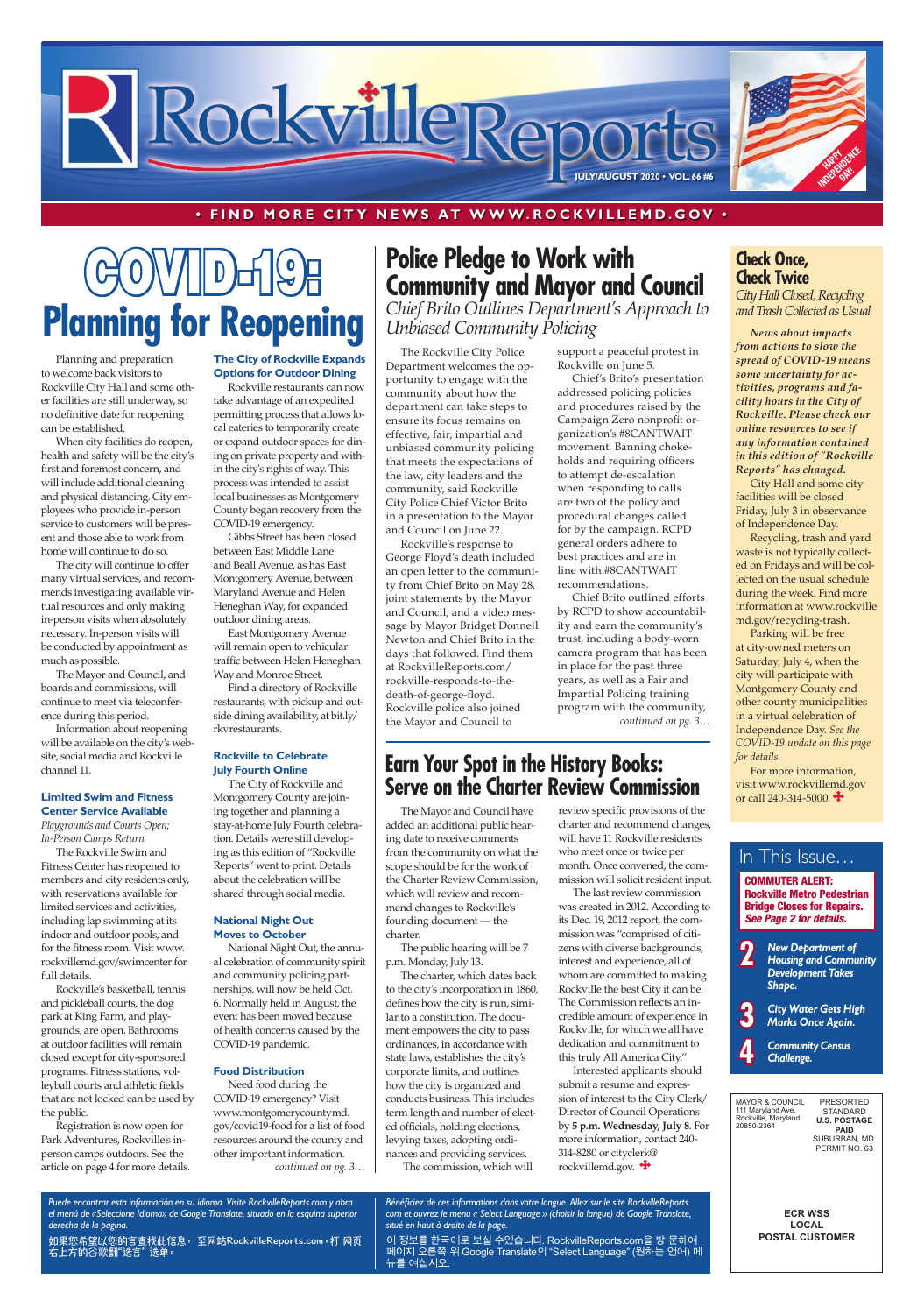#### **Page 2 JULY/AUGUST 2020 ROCKVILLE REPORTS**

*STAY INFORMED: The Mayor and Council meeting schedule and agendas can be found at www.rockvillemd.gov/mayorcouncil. Staff reports with background information are included with the agendas, which are posted several days before each meeting.* 

*Mayor Bridget Donnell Newton* **240-314-8291 bnewton@ rockvillemd.gov**



*Councilmember Monique Ashton* **240-314-8295 mashton@ rockvillemd.gov**



*Councilmember David Myles* **240-314-8294 dmyles@ rockvillemd.gov**



*Councilmember Mark Pierzchala* **240-314-8292 mpierzchala@ rockvillemd.gov**





**Meetings Schedule: Mondays, July 6, 13 at 7 p.m. and July 20 at 6 p.m. and Aug. 3 at 7 p.m. Visit www.rockvillemd.gov/ AgendaCenter.** 

**The July 13 and Aug. 3 meetings will be preceded by a drop-in session by telephone with Mayor Bridget Donnell Newton, and councilmembers Beryl L. Feinberg (July 13) and Mark Pierzchala (Aug. 3), from 5-5:45 p.m. To participate, sign up by 2 p.m. the day of the dropin at www.rockvillemd.gov/ mayorcouncil.**

**If you wish to submit comments in writing for community forum or public hearings, please email mayorcouncil@rockvillemd.gov by 2 p.m. on Mondays prior to meeting.** 

**Share comments live during community forum. Sign up by calling the City Clerk/Director of Council** 

### **Operations at 240-314-8280 by 9 a.m. the day of the meeting.**

- Board of Supervisors of Elections (2)
- Charter Review Comm. (12)
- Environment Comm. (1)
- Ethics Comm. (2)
- Historic District Comm. (1 reg., 1 alt.)
- Human Services Advisory Comm. (2)
- Landlord-Tenant Affairs Comm. (1 tenant alt.)
- Planning Comm. (I)

**All comments will be acknowledged by the Mayor and Council at the meeting and added to the agenda for public viewing on the website. To practice responsible social distancing, Mayor and Council meetings will be conducted by teleconference and broadcast on Rockville 11, channel 11 on county cable, livestreamed at www.rockvillemd. gov/rockville11, and available a day after each meeting at www. rockvillemd.gov/videoondemand.**

**P SPEAK UP <** Report potential fraud, waste and

Email rockvillemd@integritycounts.ca Visit www.integritycounts.ca/org/rockvil For more information, visit ww.rockvillemd.gov/fraud-waste-abuse

### **Get Involved with the City**

- *Send an email* to mayor council@rockvillemd.gov.
- *Testify at a hearing* or in writing to cityclerk@rockville md.gov or by mail to the City Clerk's Office, Rockville City Hall, 111 Maryland Ave., Rockville, MD 20850.
- *Volunteer* to be on a board or commission. Find ways to give of your time and talents at www.rockvillemd.gov/ volunteer.

### **Boards and Commissions**

Anyone interested in serving on a board or commission may write to: Mayor and Council, 111 Maryland Ave., Rockville, MD 20850, call 240-314-8280, or fill out and submit an expression of interest form at www.rockville md.gov/boardscommissions.

While some meetings are canceled, other boards and commissions meetings will take place virtually in May. *See times and dates, and ways to participate at city's online calendar: www. rockvillemd.gov.*

• **July 8 and 22, Aug. 10**  *Planning Comm.* 7 p.m. *(All may be held by teleconference. Visit www.rockvillemd.gov/ AgendaCenter for details closer to the meeting dates.)*

### **Vacancies**

The Mayor and Council are seeking applicants for the following boards and commissions:

For more information, visit www.rockvillemd.gov/budget. $\clubsuit$  • Senior Citizens Comm. (1) For more, visit www. rockvillemd.gov/boards commissions or call 240-314-8280.

> abuse related to City of Rockville government services and employees.

### Call 1-866-921-6714





### **IMPORTANT NUMBERS:** Main: **240-314-5000**



Police Non-emergency: **240-314-8900** 24-Hour Utility Emergency Report Hotline: **240-314-8567**

The Mayor and Council are expected to put Rockville on a course for zero traffic-related deaths or serious injuries with a vote Monday, July 6 on the city's Vision Zero Action Plan.

The plan, which the Mayor

and Council discussed June 22, includes steps to create safer streets through policies promoting improved design, traffic law enforcement and education. While there are ongoing city efforts in these areas, the plan lays

## **Looking Ahead with Vision Zero**

out a coordinated and systematic approach to explore ways to reach the goal. It included input from the Rockville Pedestrian Advocacy Committee, Rockville Bicycle Advisory Committee, the Traffic and Transportation

Commission, and the Senior Citizens Commission.

The 33-page plan, which city staff will begin putting in place this month, includes:

### **Mayor and Council Approve FY 2021 Budget with Eye to COVID-19 Emergency**

The Mayor and Council in May adopted a \$140.2 million city budget that helps to address the unknowns associated with the COVID-19 pandemic and its impact on Rockville, while maintaining the same level of service to city residents.

The adopted budget for Fiscal Year 2021, which begins July 1, keeps the general fund at the same level as FY 2020. The city's real property tax rate of \$0.292 per \$100 of assessed valuation also remains the same. All residential and commercial property owners pay this tax. Rockville has not increased its property tax rate in over 25 years.

Water, sewer, stormwater management, and recycling and trash service, also remain at their FY20 rates.

The \$84.6 million general fund supports the largest portion of the operating budget and includes spending reductions approved by the Mayor and Council in response to the pandemic. The Mayor and Council voted to leave six vacant positions unfilled, freeze hiring except for essential positions, eliminate step and merit increases for city employees, increase reserve levels, and ensure that revenues are estimated conservatively. The budget preserves a 1% cost-of-living adjustment for employees below the department-head level.

In the capital budget, the Mayor and Council added funds for a fire suppression system at the King Farm Farmstead's house and dairy barns. The investment will support planning for rehabilitation and future use of the historic property, at 1101 Grand Champion Drive.

The Mayor and Council have extended to Saturday, Aug. 22 the deadline to decide on the draft of the Park Road and North/ South Stonestreet Avenue Area Comprehensive Master Plan Amendment.

The extension results from additional time needed to accommodate public hearing testimony into virtual meetings. A public hearing was held on the draft via videoconference during the Mayor and Council's June 8 meeting.

At their meeting on July 13, the Mayor and Council will discuss testimony, potential revisions to the draft plan, and pos-

### **Mayor and Council Extend Time to Make Decision on Park Road and North/South Stonestreet Ave. Area Plan Amendment**

sible adoption.

The amendment promotes a walkable, transit-oriented mix of residential and commercial development immediately across Park Road from the Rockville Metro Station, and would set policies to permit additional housing types in the residential areas closest to the station across South Stonestreet Avenue.

- An explanation of Vision Zero, including how the Vision Zero
- 
- A brief crash data analysis and an explanation of how further data analysis will help create a systematic approach to providing safe mobility citywide.
- Descriptions of engineering, *continued on pg. 4…*

For more information, contact Andrea Gilles at agilles@rockville md.gov or 240-314-8273. Visit www.rockvillemd.gov/stone streetstudy to view the amendment and www.rockvillemd.gov/ agendacenter to view the Mayor and Council agenda.

The City of Rockville has merged several divisions to form a new Department of Housing and Community Development, which will more efficiently and effectively address the affordable housing and social services needs of city residents.

The Mayor and Council approved the structure of the new department at their Monday, June 22 meeting. It will be led by Asmara Habte, previously the chief of housing programs.

The department brings together the city's divisions of community services, housing, and human rights and mediation into an organizational structure that resembles other successful housing and community development departments

### **Rockville Creates New Department of Housing and Community Development**

throughout the country. The framework for the department is centered around assisting current and future Rockville residents through strategic planning, policy and supportive services.

The reorganization comes at no additional cost to taxpayers.

"This organizational realignment will help the city respond in a more coordinated, seamless, and effective manner by building on the city's existing infrastructure and talented and dedicated staff," the staff report accompanying the briefing to the Mayor and Council states.

To watch the Mayor and Council's meeting and to read the staff report, visit www.rockville md.gov/AgendaCenter.

approach to safe mobility differs from the traditional approach to traffic and pedestrian safety.

- Background on Vision Zero efforts in the city, county and globally.
- An explanation of how the plan will ensure fairness and equity.

COMMUTER ALERT: As a safety precaution, Metro has closed access to the pedestrian bridge over MD 355 (Rockville Pike) at the Rockville Metro station. Rehabilitation of the bridge structure was already identified as a critical need and all engineering work related to the project has been completed. Metro is working to determine a timeline for the duration of the rehabilitation.

**VIRTUAL MEETINGS ARE BEING HELD ONLINE.** *Meetings are closed to in-person attendance and are livestreamed at www. rockvillemd.gov/rockville11.*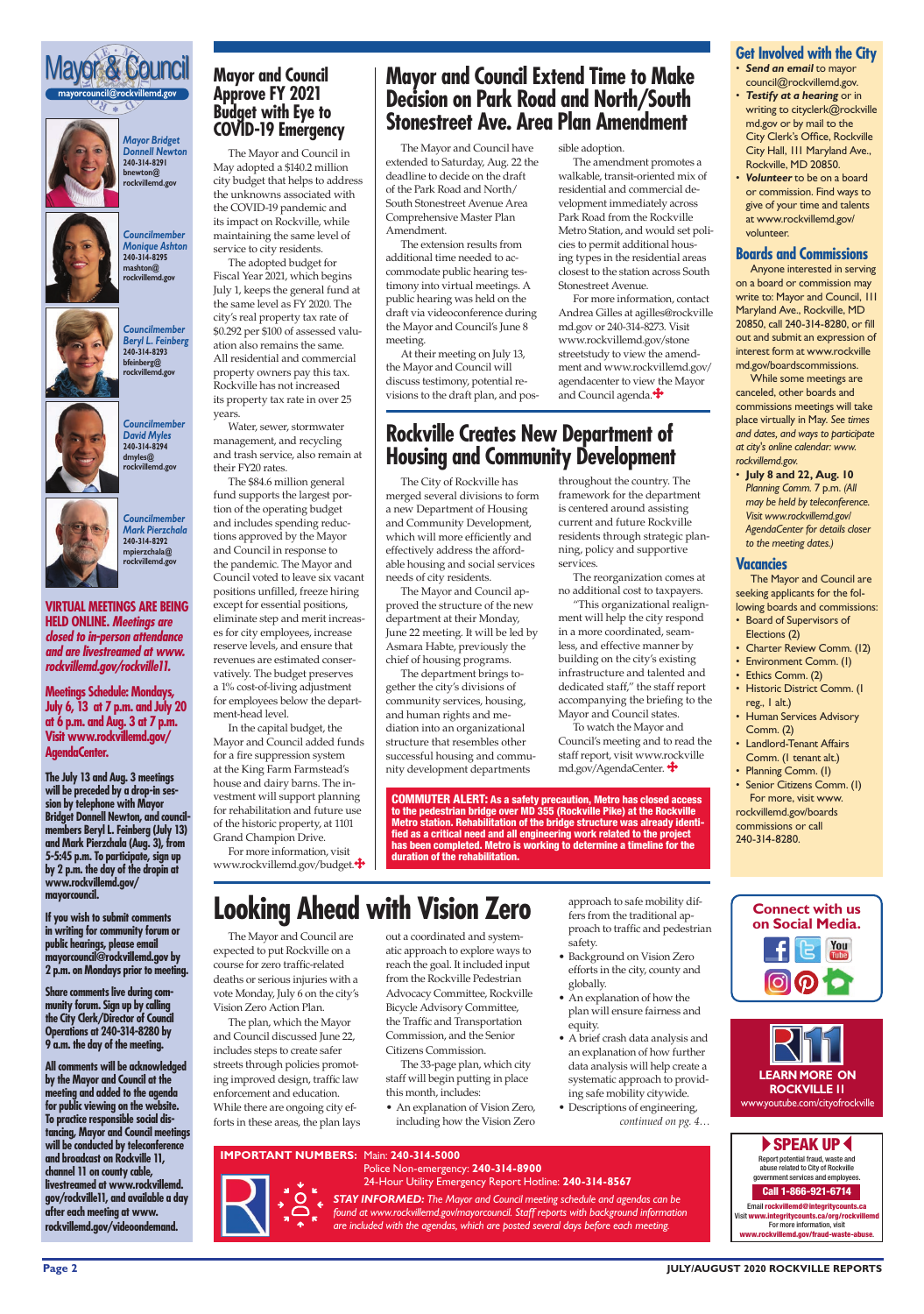#### **JULY/AUGUST 2020 ROCKVILLE REPORTS Page 3**

*CHARGED UP AT THOMAS FARM … Pepco has powered up three new electric vehicle charging stations at the city's Thomas Farm Community Center, 700 Fallsgrove Drive. Drivers will be able to charge their vehicles at competitive rates at the city's first DC Fast Charging station or two Level 2 smart chargers – both of which are fueled by 100% carbon-free energy. Get a look at one of the charging stations and learn more at RockvilleReports.com/charged-up-at-thomas-farm. Visit www.rockvillemd.gov/solarhomes to learn more about an opportunity to install an electric vehicle charger at your home.*

### **MobileNOW! Parking Meter Payment App Ceases Operation**

MobileNOW!, the City of Rockville's mobile parking payment app, ceased operations on May 18 and will no longer be an option for parking payments at city-owned on-street meters.

The company, which operated on a contract with the city, informed the city that it was ceasing operations due to factors related to the COVID-19 emergency.

Effective immediately, motorists parking at city meters are no longer able to pay using the app. Meters will accept quarters only.

MobileNOW! account holders are encouraged to view their account history information on the company website at www.mobile-now. us. The company stated the site will continue to exist for a limited time, although the mobile application has already been deactivated. The website provides information on refunding existing "wallet" balances to customers. Because MobileNOW! is a contract vendor, the City of Rockville does not have information about customer transactions.

The city is exploring other vendors to take the place of MobileNow, including ParkMobile, which is used by neighboring jurisdictions, including Montgomery County and Washington, D.C.

For more information, visit RockvilleReports. com/mobilenow-parking-meter-payment-appceases-operations.

### **Summer Street Paving Schedule is Posted**

The city has released its road paving schedule through July.

Visit www.rockvillemd.gov/street-repairs to find updated paving schedules for Grandin Avenue, Edmonston and West Edmonston drives, Wootton Parkway, and Tower Oaks and Redland boulevards.

"No parking" signs will be posted within 48 hours of the start of work. Temporary traffic stoppages are necessary for safety but should have minimal impact on traffic. The schedule is subject to change based on weather conditions and coordination with other utility work.

Learn more about the paving process and how Rockville prioritizes paving projects at RockvilleReports.com/summer-street-pavingschedule-is-posted.

### **Coronavirus Leads to New Ways of Doing Business with City's Planning Dept.**

With the closure of in-person visits to City Hall, Rockville's Planning and Development Services Department has adopted a new service approach that allows customers to do business from the convenience of their couch.

Staff members have adopted non-paperintensive processing of planning documents, permit applications, licenses and plan review via email, phone, online and virtually. Customers can submit materials electronically, saving them a trip to City Hall.

To learn more about the source and quality of Rockville's drinking water, visit www.rockvillemd.gov/ annualwaterquality2020.

> "We're seeing a lot of people use our new electronic services, and they're telling us they want those services to continue," said John Foreman, Rockville's development services manager.

The public can also log on and take part in teleconferenced meetings of the Planning Commission, Board of Appeals and Historic District Commission. Inspections have continued virtually as well, helping to keep building and other projects on track.

Local eateries can take advantage of eased restrictions that allow outdoor dining by applying for a temporary outdoor dining permit. The permit allows Rockville's restaurants to temporarily create or expand outdoor spaces for dining on private property and within the city's rights of way, such as Gibbs Street and East Montgomery Avenue, which was recently closed to allow space for diners.

To see the new services available, visit www. rockvillemd.gov/159/Planning-and-Development-Services.

 $\mathbf \Omega$ 

For more information, find video of the presentation with the June 22 agenda at www.rockvillemd.gov/ AgendaCenter.<sup>+</sup>

Rockville's drinking water continues to earn high marks for safety and reliability, even as the city's water treatment plant balances safety measures for staff and the city's water infrastructure in the face of the COVID-19 emergency, the city's Department of Public Works said in the Annual Drinking Water Quality Report.

Once again Rockville's drinking water met or exceeded all federal water quality regulation limits in the report, released each July 1.

"COVID-19 is having a major impact on the City of Rockville, just as it has on the entire global population," Craig Simoneau, the city's director of public works, said in a letter introducing the report. "This unprecedented time has required us to implement additional steps to protect our dedicated, essential staff members and the city's drinking water system."

That includes reducing staffing levels to minimize potential exposure to the virus while maintaining round-the-clock monitoring of the city's water supply. COVID-19 has not been detected in drinking water, and virus transmission is not

## **City Continues to Provide Safe, Reliable Drinking Water**

a risk in treated drinking water. To learn more, visit RockvilleReports.com/ rockvilles-water-and-thecoronavirus-covid-19.

Plant operators actively monitor water quality to ensure protective levels of chlorine and corrosion control, which prevents lead and copper in distribution pipes from leaching into drinking water. For their efforts, 2019 was the sixth consecutive year that plant operators received the Directors Award for voluntary participation in the Partnership for Safe Water. The award recognizes the competence of the city's operators and their desire to go beyond regulatory standards to achieve the highest water quality for Rockville customers.

> For general inquiries about city operations, call  $240 - 314 - 5000$ .

The city's water treatment plant, on the banks of the Potomac River, serves 70% of Rockville, or approximately 13,000 accounts and 52,000 community members. The Washington Suburban Sanitary Commission serves the remainder of the city.

Nearly 50 pedestrian signals, accounting for all the signals operated by the city on Rockville streets, are now automated as part of the city's response to the COVID-19 emergency.

City signal technicians automated the 48 signals by revising the timing plan that controls the traffic signal timing and sequence. The traffic signals were reprogrammed to be on automated pedestrian recall, which means that the signal controlling software assumes that a pedestrian is pushing the button at every cycle. This will allow the pedestrian to get a "WALK" signal without the need to push the button. Technicians also posted signs advising pedestrians not to push the buttons to activate the walk signal and alerting them to the

### *Don't Push It:* **All City Pedestrian Signals Are Now Automated**

automation. The changes discourage pedestrians from pressing the buttons as a precaution against contact with surfaces, which could spread the coronavirus, the virus that causes COVID-19.

The push button is still exposed to help the visual and hearing impaired feel the button vibrate to signal that it is safe to cross. Those who need it can still push the button to get the vibration and the sound indicating the right time to cross.

The changes require a bit of patience from m torists, who might notice that traffic has a red light even when no one is crossing. Signals are timed so that the walk signal comes up every cycle, giving pedestrians enough time to safely cross while vehicles *continued on pg. 4…* focused on implicit bias. He pledged to further those efforts by increasing the frequency of the community trainings.

Chief Brito said the department continues to favor

### **Police Pledge**

*continued from pg. 1…*

creating a civilian public safety community advisory council and is committed to participating in a community forum on racial justice soon.

### **COVID-19 Roundup**

*continued from pg. 1…* Rockville seniors can call the senior center at 240-314- 8800, from 8:30 a.m.-5 p.m. Monday-Friday, for assistance with food.

#### **Mental Health and Wellness**

The coronavirus pandemic is causing increased stress and anxiety, so the Mental Health Association of Maryland has curated a list of trusted resources to help during this unusual, and potentially difficult, time. Visit www.mhamd.org/ coronavirus.

### **Mayor and Council Enact Temporary Freeze on Residential Rental Rates**

The Mayor and Council took action to protect residential renters during the COVID-19 emergency, passing an ordinance to temporarily suspend rent increases at licensed rental properties through July 31.

Under the new legislation, no rents may be raised through July 31. From Aug. 1, until 180 days after the state of emergency caused by the COVID-19 pandemic is lifted, rents may be raised by no more than 2.6%.

For more information, contact the city's divisions of Code Enforcement at 240-314-8330 or Landlord-Tenant Affairs at 240-314- 8320. For more landlord and tenant resources, and to see the ordinance, visit www.rockvillemd.gov/259/ Landlord-Tenant-Complaints.

### **Safer Shopping in Store at Rockville Farmers Market**

*Preordering Service Provided for Quicker, Safer Shopping*

The City of Rockville's Farmers Market is open for the season, with market rules and regulations and a preordering program for quicker, safer shopping. The market will be open 9 a.m.-1 p.m. Saturdays, through Nov. 21, in the jury parking lot at East Jefferson (Route 28) and Monroe streets in Rockville Town Center.

The city is following state guidelines that allow farmers markets to open during the COVID-19 emergency with social distancing and other safety measures to reduce the risks to customers and vendors. A state order requires that face coverings be worn at retail and food service establishments, including farmers markets.

Preorder from vendors whenever possible. A list of vendors accepting preorders is available at www.rockville md.gov/farmers.

### **Rockville 11's COVID-19 Coverage**

Rockville 11 is part of

The PEG Network/Connect Montgomery Alliance — local cable access operators that provide trusted information about government, schools and the arts for Montgomery County residents.

As a part of this alliance, Rockville 11 is sharing the latest information on COVID-19 with a 90-minute programming block, airing daily with useful news during the COVID-19 pandemic.

Find the schedule at www.rockvillemd.gov/ Rockville11.

### **Stay Informed**

For the latest city-related information, follow the City of Rockville on social media (Nextdoor, Facebook and Twitter), visit the website at www.rockvillemd.gov, or sign up for Alert Rockville at www.rockvillemd.gov/alerts.

The city has created an email newsletter to keep community members up-todate on COVID-19 news, including city, state and county news; Rockville closures and cancellations; resources on how to help in the community; and safe and fun activity ideas for families to do at home. Visit mailchi.mp/ rockvillemd/covid19updates to sign up and receive the newsletter daily in your inbox.